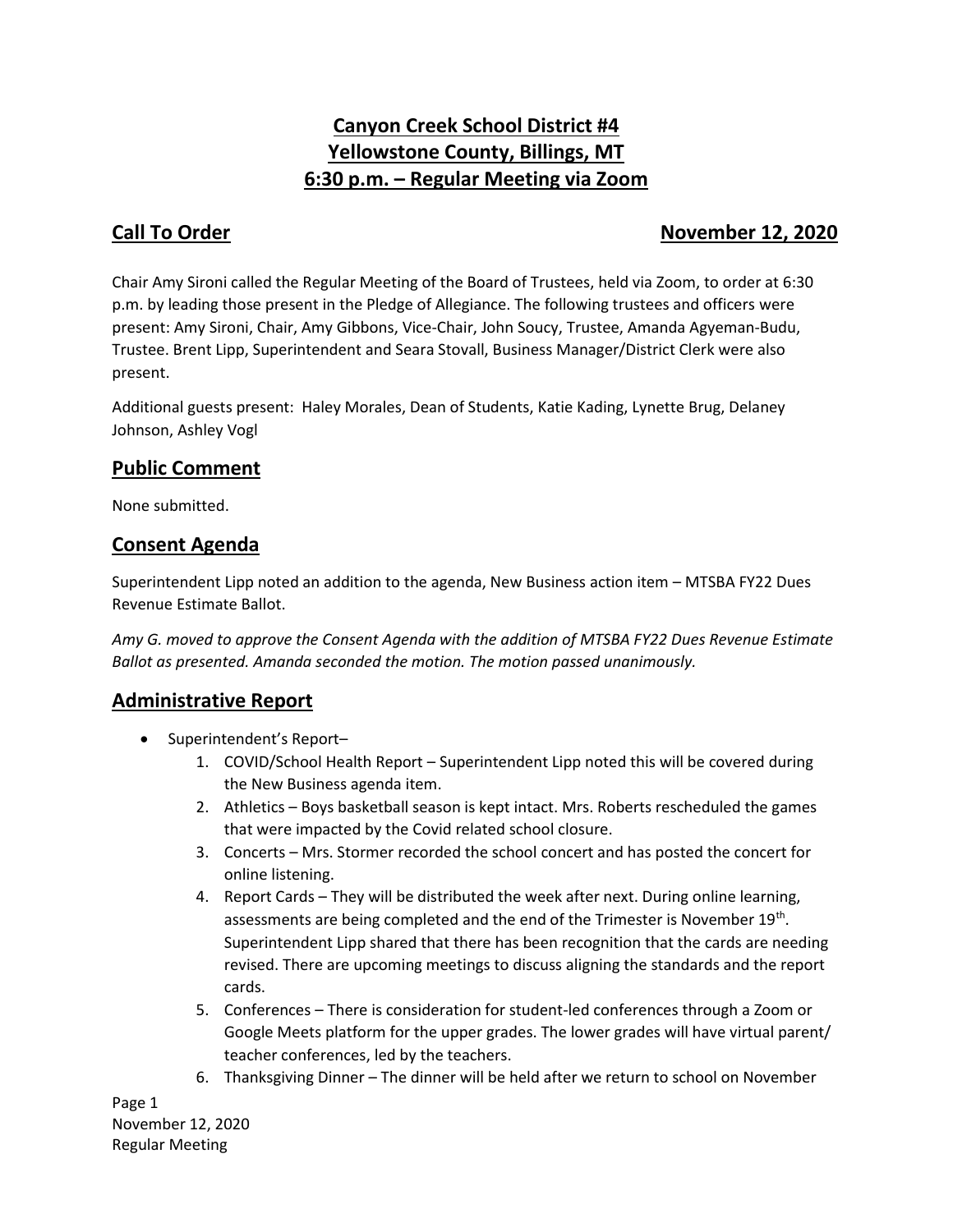$30<sup>th</sup>$ .

- 7. First View App First Student is struggling to get the bus routes uploaded. They are struggling with the app platform. Currently there is a limitation only allowing parents to follow one bus, not all three.
- 8. Transportation All three buses are being utilized to deliver free meals to in-district students. The routes are spread out in a wide area. The meal delivery is completed within an hour.

Last Thursday, a bus heading down  $56<sup>th</sup>$  was hit by 2 objects. It has not been clarified what exactly happened. This was the K-2 bus.

- Dean of Student's Report
	- 1. Conduct Reports 23 reports since last meeting. All aggression or insubordination.
	- 2. Cole's Pantry The program is up and running again. Currently we are serving seven families. Tuesday, November 24th a Thanksgiving meal will be sent out to all families. Most of the supplies for these meals have been donated.
	- 3. Special Olympics Polar Plunge December  $4<sup>th</sup>$  is the date the Polar Plunge will be held at the school. The plan is to video stream the event so others can view the event. The athletes will also still be able to participate in Special Olympics bowling. Mrs. Morales attended a training for this activity. The competition will be held within our local team members. Student temperatures are required for each practice and competition. The program is being very proactive with keeping the athletes safe and continuing this program.
	- 4. SPED Mrs. Morales gave an update on the status of the SPED department, stating that it is very busy.

### **Old Business**

A. SPED Certified Teacher position recruitment status update was given. No current certified applicants. Due to the open position, there is potential for accreditation issues and funding issues without having the position filled. Superintendent Lipp shared that most likely we will not get this position filled. He will be reposting the position to update the posting feed to move the opening to the top of the list. He inquired if the board would like to pursue getting it filled or if we should hold off and pursue a strong recruitment for next school year.

John shared he feels we are handling this in the correct manner. He doesn't feel we should fill the position on desperation versus inspiration.

Superintendent Lipp shared that he is working on completing the TEAMS report with OPI. They are advising him on how to complete our accreditation with utilizing Mrs. Morales in the SPED position. OPI has made the decision to use accreditation from last year and is waiving this year due to Covid. This helps the District and the current SPED vacancy that we have. Superintendent Lipp commended the SPED department on their efforts to date.

B. Open Board Trustee Position recruitment status update was given. No new known individuals of interest. The Board asked the audience to spread the word. Amanda shared that Mrs. Wilson may be a possibility and/or her parents may be someone to pursue. Superintendent Lipp mentioned that he may seek previous trustees out to see if there

Page 2 November 12, 2020 Regular Meeting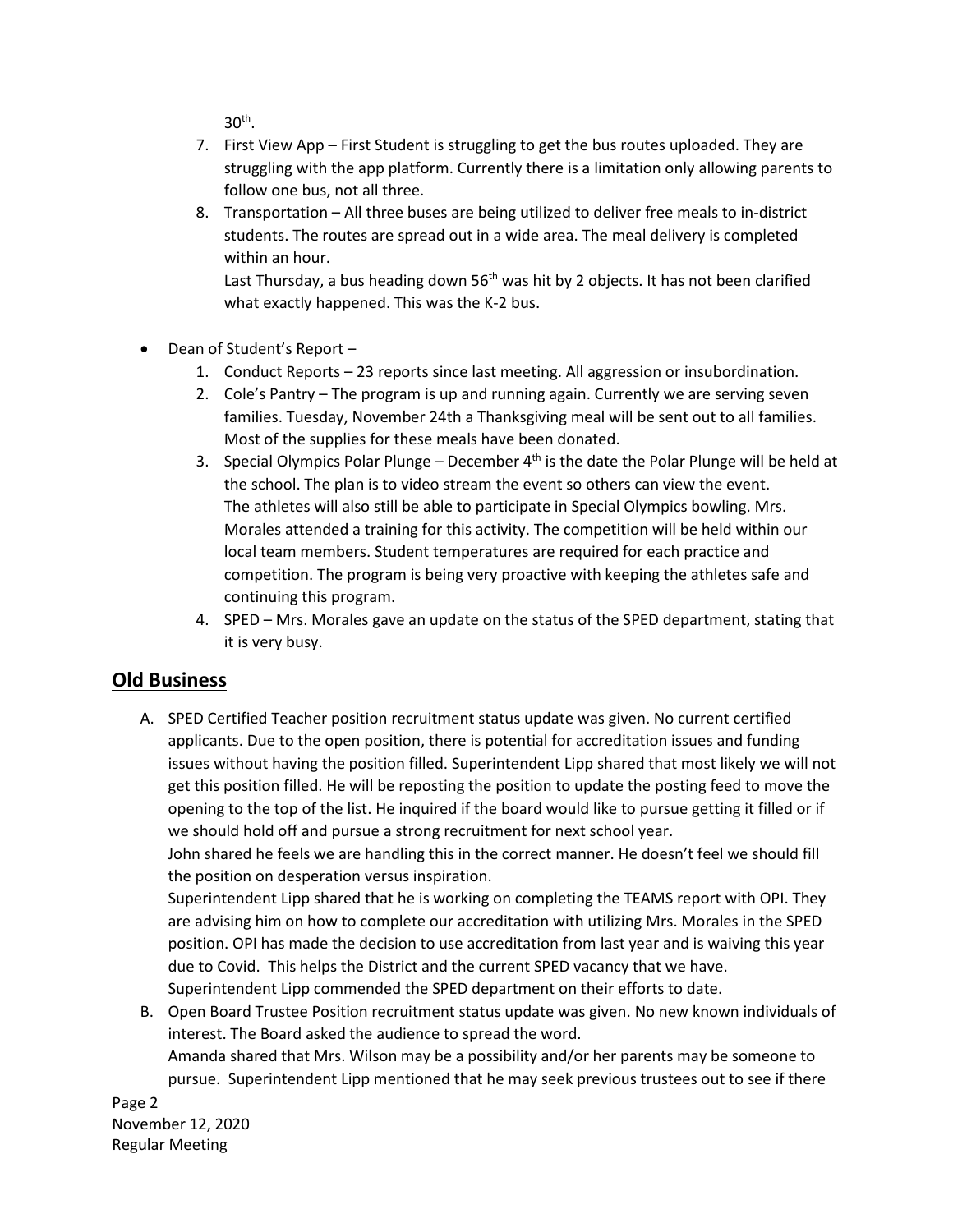is any interest.

#### **New Business**

- A. MTSBA FY22 Dues Revenue Estimate Ballot Discussion was held. Ms. Stovall completed the vote on behalf of the Board of Trustees per the Trustees action taken.
	- *Amy G. made a motion to approve MTSBA FY22 Dues Revenue Estimate Ballot as presented. Amanda seconded the motion. The motion failed unanimously.*
- B. Board of Trustees Goal Evaluation Summary The compiled summary of Board Trustees Self-Assessments were discussed in detail. Each individual Trustee received a copy of their own assessment back, to compare their scoring versus the average of the Trustees assessments as a whole.

Amy S. shared that community relationships definitely needs to be set as a goal. Amy G. asked if more time to review the summary would be possible. She would like to process the summary. She seeks to improve the community relations, especially with the out-of-district parents. John noted that the assessment is split into five subcategories and shared that perhaps one area should be the focus of the board. Amanda would look at the lowest score on the summary and focus on that area, setting that area as a designated goal area. She feels the board needs education on board structure, meeting processes and public comment. Superintendent Lipp suggested that the board take time to review the summary in more detail

and come back with two goals each to discuss at December's board meeting. From that discussion perhaps the board can set one or two goals.

- B. Superintendent Lipp FY21 Goals Discussion was held. He shared seven specific goal areas: students, academics, technology, community engagement, staff, facilities, and superintendent – professional goals.
- C. Coronavirus Relief Funds Expenditures to Date Ms. Stovall presented the current expenditure report for the Coronavirus Relief Funds. Discussion was held and plans forward for expenditures were shared.
- D. Covid / School Health Report Discussion was held. When the school closure occurred, there were seven staff members impacted in some fashion and not working. The staffing shortage was the main factor in the school closure.

There was covid tracing completed that points towards asymptomatic students within the school. Those staff members who were in contact with those students are the ones who were impacted. Another factor to the closure is that parents are not disclosing that they have household members impacted and still sending their students to school. Our staff as a whole are struggling to keep up with the transition to online learning, as well as, Covid impacts to increased stress and mental health struggles. Superintendent Lipp wants the board to consider if reopening is in the best interest of the district. He wants the board to be aware of the mental health struggles of the staff working under the constant burden of Covid.

A positive note to share, is the opportunity to access a supply of fast-acting tests from the state, to utilize on staff members who are showing symptoms. The tests have been requested and we are anticipating delivery of them shortly. This allows the district to test on-site and get results almost instantly. The results are required to be recorded with the state. We will be utilizing the Riverstone Health nurse in addition to Administration to complete the testing. The accuracy of

Page 3 November 12, 2020 Regular Meeting